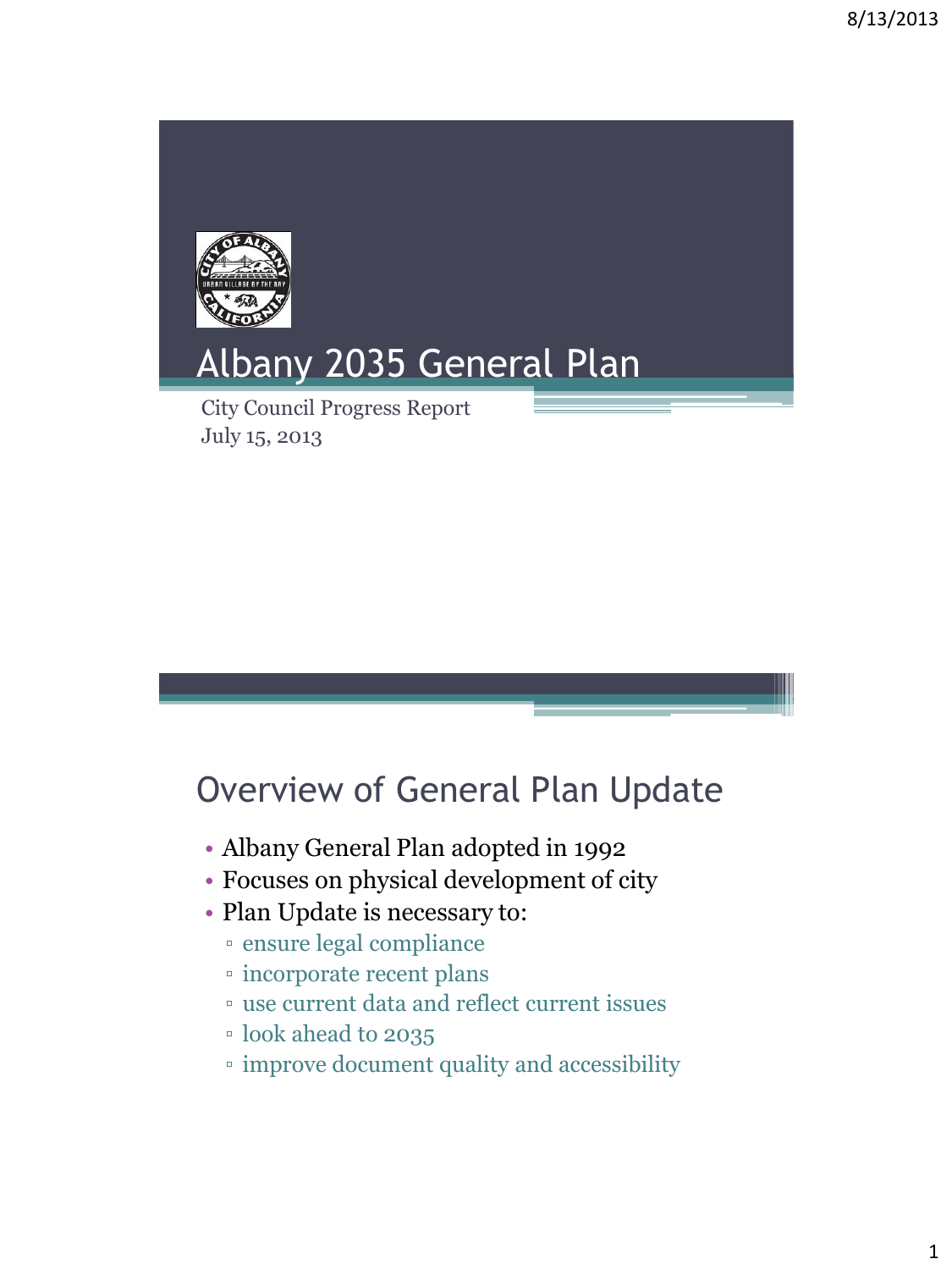### Major Tasks

- Community outreach
- Policy audit
- Data collection and analysis
- Policy development
- Draft Plan
- Environmental Impact Report
- Adoption

#### Study Sessions to Date

- P&Z Commission (three 90-min sessions)
	- Overview of project, process, key issues
	- Land Use categories and density issues
	- Housing and demographic trends and issues
- Traffic and Safety Commission
- Sustainability Committee
- Waterfront Committee
- Parks and Recreation Commission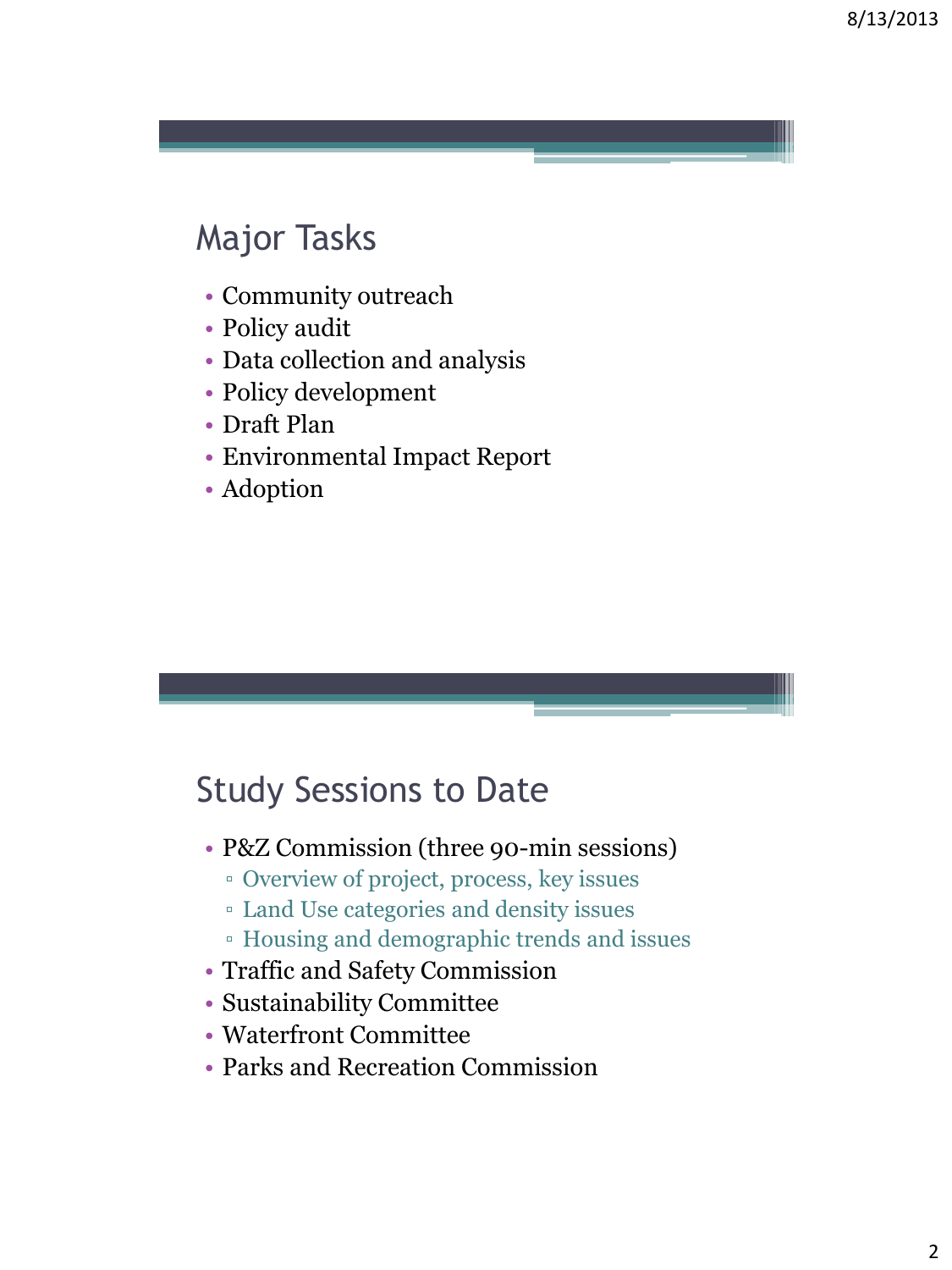#### Outreach to Date

- Project website with document links
- Project video
- Albany Speaks
- Brochure
- Community briefings (CESP, Rotary)

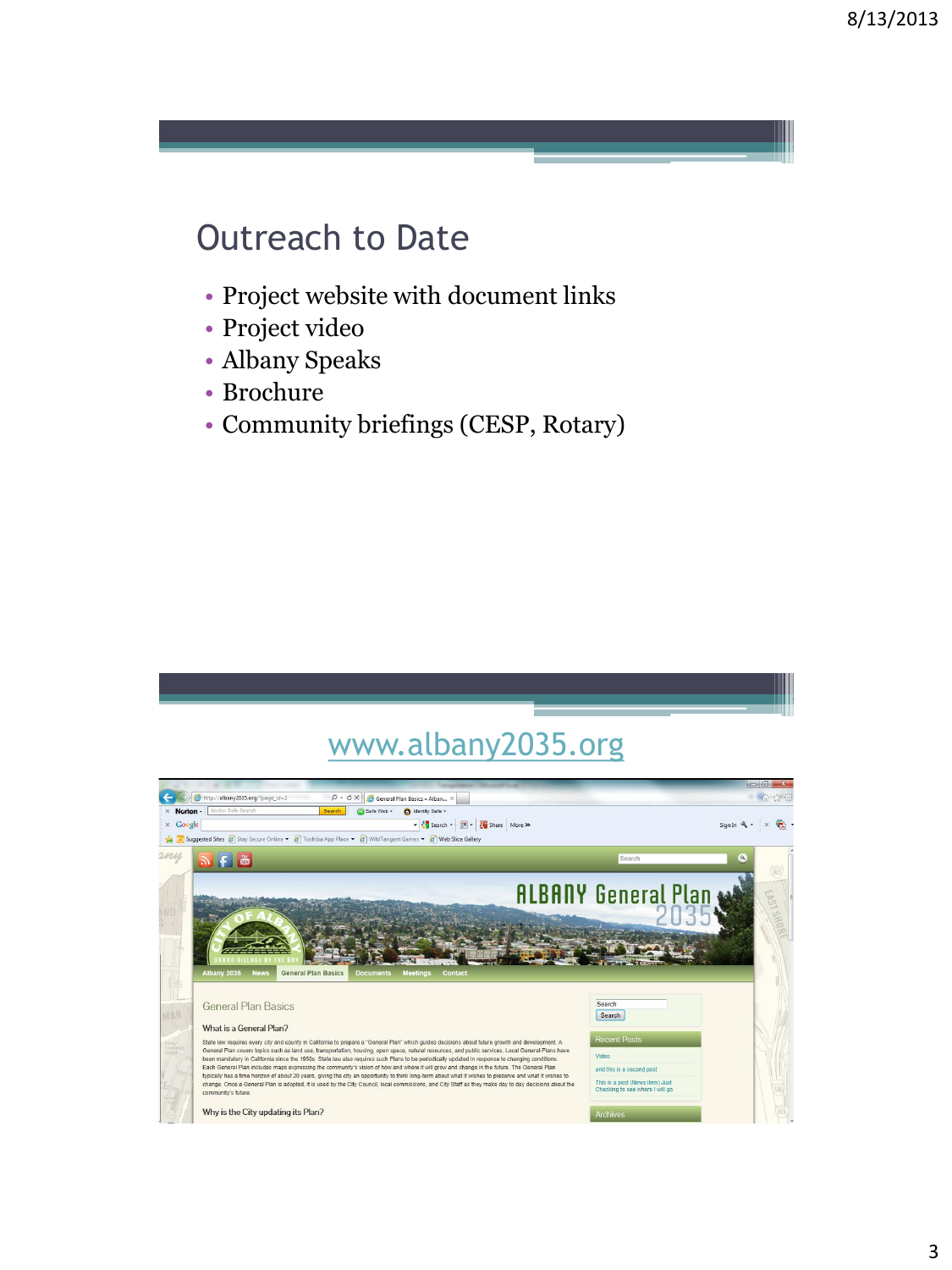## Policy Audit

- Voices to Vision
- Housing Element
- Active Transportation Plan (2012)
- Traffic Management Plan (2000)
- Public Arts Master Plan (2010)
- Albany Hill Creekside Master Plan (2012)
- Parks Master Plan (2004)
- Climate Action Plan (2010)
- Watershed Master Plan (1998)
- Residential Design Guidelines
- San Pablo Av Vision Plan (1997)
- Eastshore State Park Plan
	- Proposal for Albany Portion
- Complete Streets documents
- UC Village Master Plan

### Data Collection and Analysis

**Underway** 

- Demographics and Housing
- Land Use
- Parks and Recreation

#### Pending

- Natural Environment (air, water, biotic, GHG)
- Hazards (geologic, flooding, noise, hazmats)
- Transportation
- Community Services and Facilities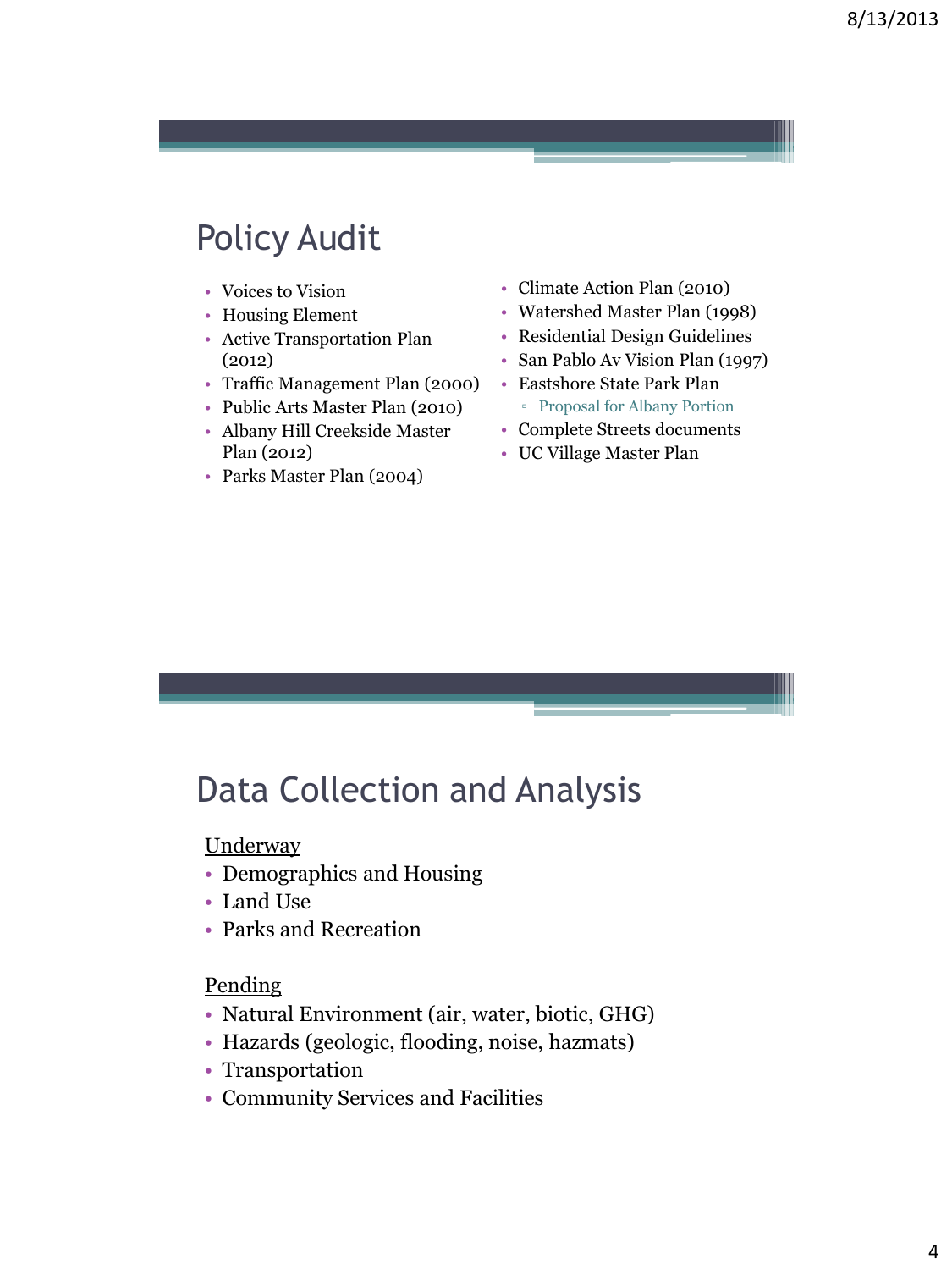

#### EIR Consultant Retention

- Scope of work prepared
- RFPs sent to four firms
- Two proposals received
- Interviews July 12, 2013
- Contract negotiation pending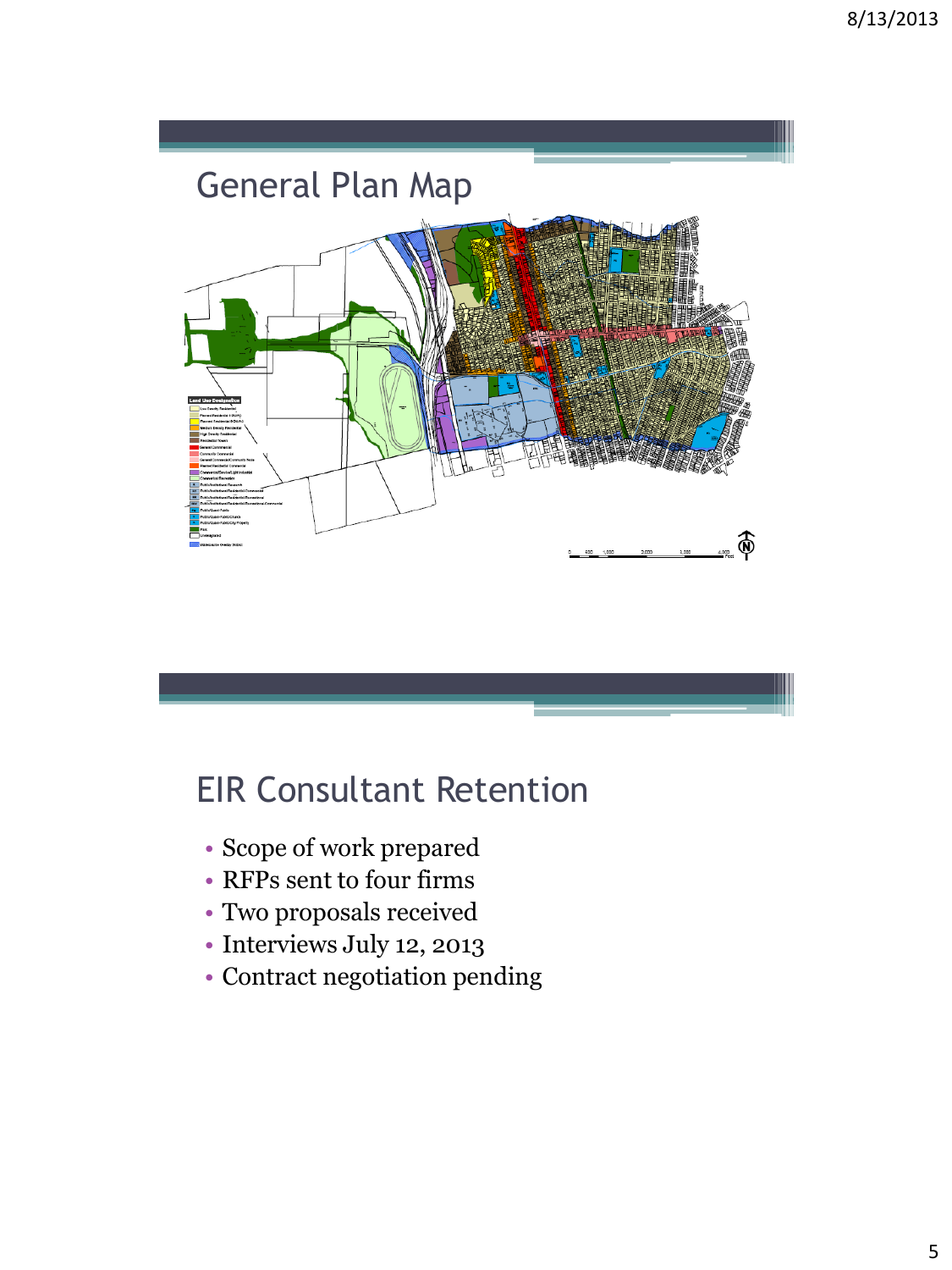### Issue: Plan Organization

#### Current Structure

- Introduction
- Summary -
- Land Use
- Circulation
- Housing
- Open Space, Recreation, and Conservation
- Community Health and Safety
- Implementation

#### Proposed Structure

- **Introduction**
- Framework
- Land Use
- **Transportation**
- *Housing (summary)*
- Recreation and Open Space
- Conservation/ Sustainability
- Environmental Hazards
- **Community Services and** Facilities
- **Shoreline**
- **Implementation**

#### Other Issues

- Housing Element certification
- Possible ballot requirements
- General Plan Map changes
- Treatment of UC Village